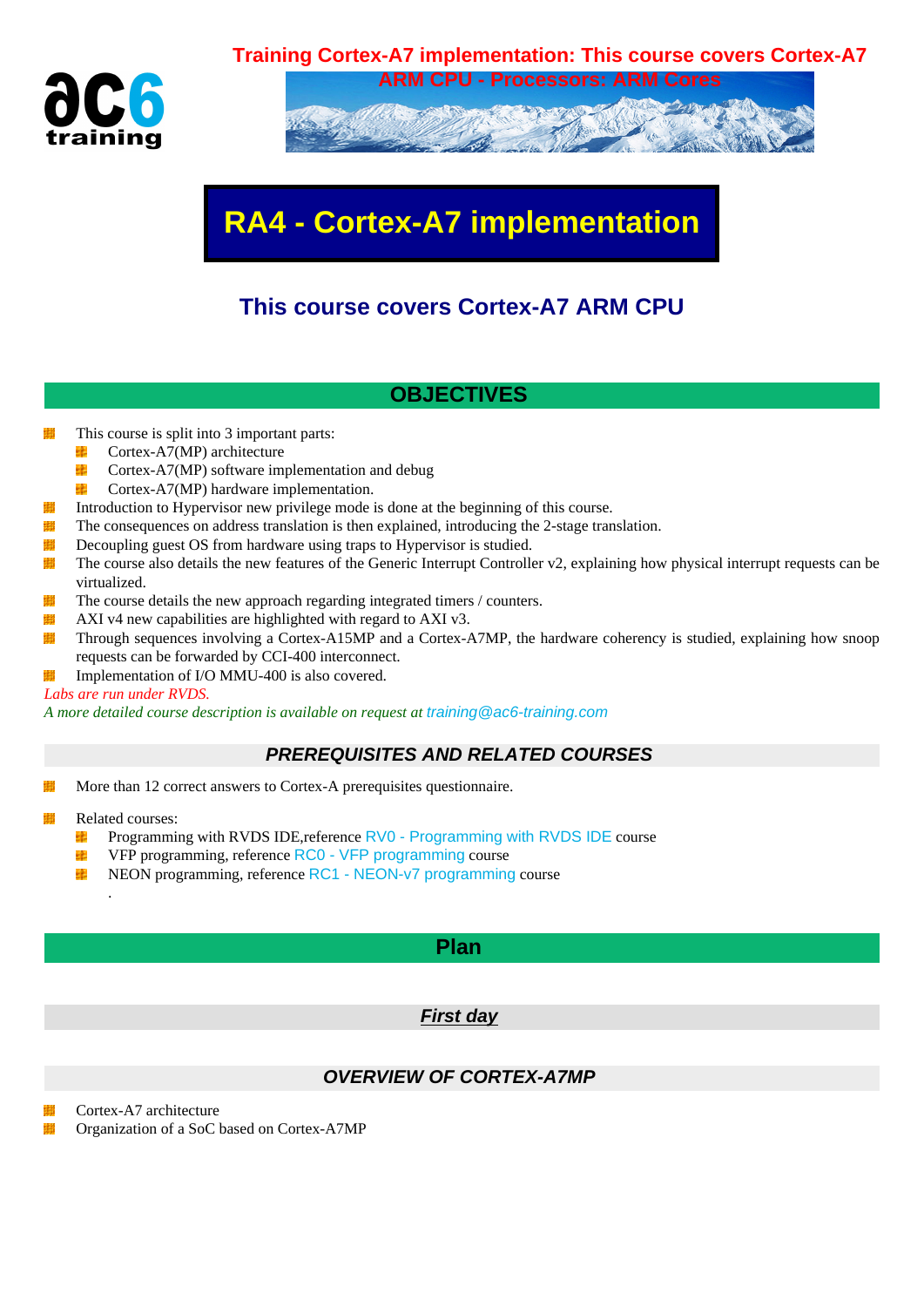- 攤 AMBA4 coherent interconnect capabilities
- 攋 I/O MMU
- 塴 64-Byte cacheline size, integrated L2 cache
- 蛐 VFPv4 and SIMDv2
- 蠩 Supported instruction sets
- 蝋 Highlighting differences between Cortex-A9 and Cortex-A7

# **INSTRUCTION PIPELINE**

- 蝿 Global organization, dual issue capability
- 鞹 Fetch / decode / issue / writeback stages
- 蝿 Data processing unit
- Branch accelerators

# **INTRODUCTION TO HYPERVISOR STATE**

- 鞹 Processor privilege levels state machine, user, guest OS, hypervisor
- 鞹 Detailing the various operation modes (Bare-Metal, Hypervisor kernel and user task, Hypervisor with Guest partition)
- 鞹 Objective of the Hypervisor
- Support for interrupt nesting in Hypervisor mode 蝿
- 蠟 Detecting VFP/Neon utilization by a Guest partition

# **EXCEPTION MECHANISM**

- 攤 Hypervisor vector table
- 鞹 Utilization of Vector #5 to trap Guest partition events
- 鯯 Virtual Interrupt and Abort bits control, IRQ, FIQ, external abort routing control
- 攤 Taking exceptions into Hypervisor mode

# **GENERIC INTERRUPT CONTROLLER (GICv2)**

- 鞹 Integration in a SoC based on Cortex-A15MP and Cortex-A7MP
- 镾 Highlighting the new features with regard to Cortex-A9MP
- 鞹 Steering interrupts to guest OS or Hypervisor
- 鞹 Virtual CPU interface
- 蠟 Split EOI functionality
- 蠟 Deactivating an interrupt source from the Virtual CPU interface

#### **Second day**

# **VIRTUALIZATION EXTENSIONS**

- New Intermediate Physical Address, 2-stage address translation 鞹
- 増 Memory translation system
- 鞹 Memory management when running in hypervisor mode
- 鞹 Exposing the MMU to Other Masters, IO MMU
- 镾 Emulation support, trapping load and store and executing them in Hypervisor state
- 塴 Additional security facilities

## **LARGE PHYSICAL ADDRESS EXTENSIONS SPECIFICATION (LPAE)**

- 镾 New 3-level system
- 塴 Hypervisor-level address translation
- 擲 Level-1 table descriptor format
- Level-2 table descriptor format 鞹
- Attribute and Permission fields in the translation tables塴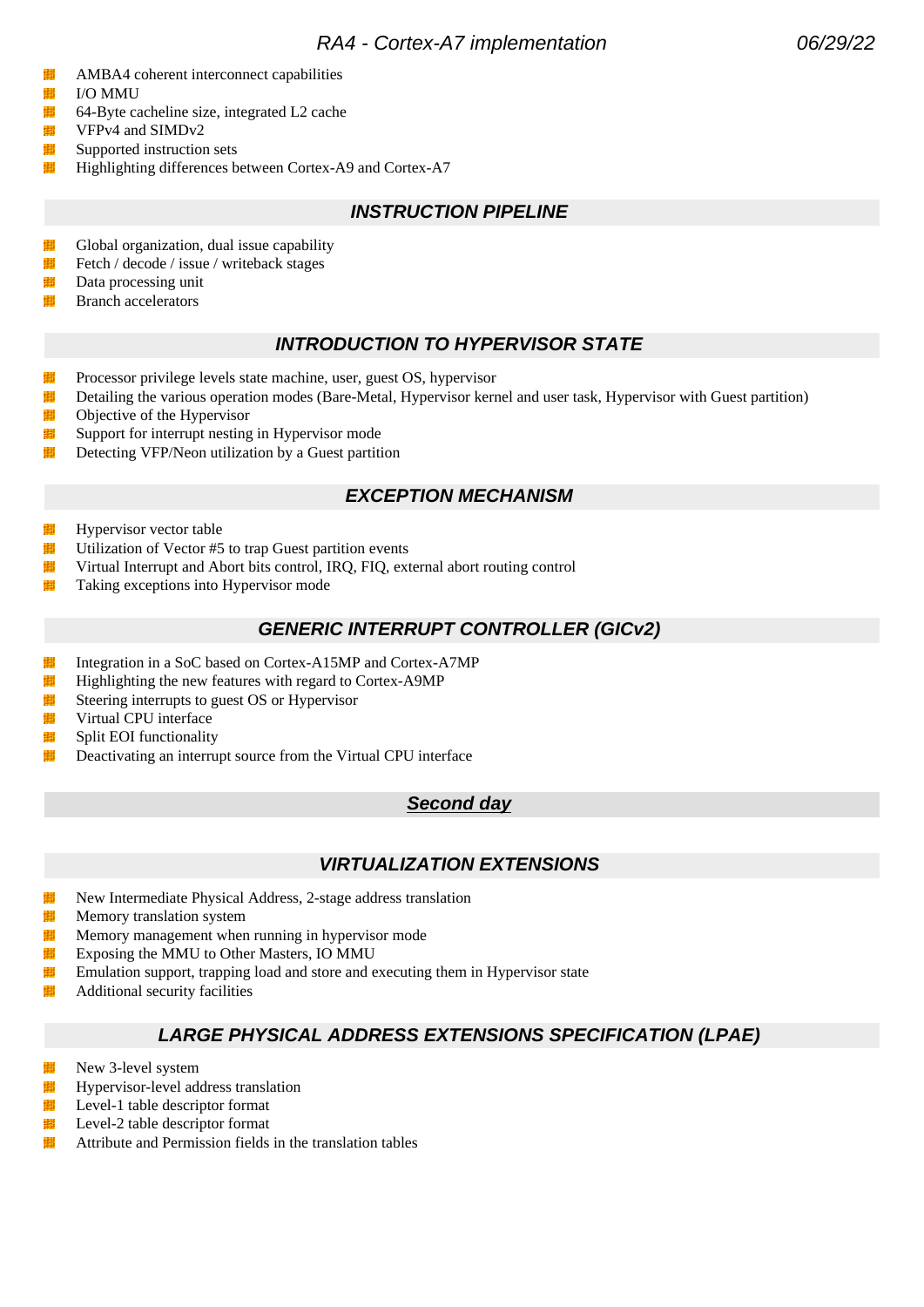## RA4 - Cortex-A7 implementation 06/29/22

- Handling of the ASID in the LPAE
- 蠟 New cache and TLB maintenance operations

#### **MMU IMPLEMENTATION**

- TLB organization, L1-TLB, L2-TLB 镾
- 翻 Coherent table walk
- 镾 Tablewalk cache and IPA cache operation
- 鯯 Determining the exact cause of aborts through status registers
- 鍿 Behavior when MMU is disabled
- 鞹 TLB maintenance operations

#### **OS SUPPORT – SYNCHRONIZATION OVERVIEW**

- 蠮 Inter-Processor Interrupts
- 塴 Barriers
- 鞹 Cluster ID
- 鞹 Exclusive access monitor, implementing Boolean semaphores
- 鞹 Global monitor
- Spin-lock implementation 蝿
- Using events

#### **Third day**

#### **LEVEL ONE SUBSYSTEM**

- Cache organization, 2-way instruction cache, 4-way data cache 鯯
- 鞹 Speculative accesses
- 鞹 Hit Under Miss, Miss under Miss
- 蠟 Read allocate mode
- 鷨 Uploading the contents of L1 caches through dedicated CP15 registers
- 鞹 MOESI data cacheline states
- 鞹 Detailing cache maintenance operations

## **LEVEL TWO SUBSYSTEM**

- 攤 Optional L2 Cache
- 蝿 Read allocate mode
- 塴 ACE master interface
- 鞹 By means of sequences involving a multi-core Cortex-A7 and external masters, understanding how snoop requests can be used to maintain coherency of data between caches and memory
- 理 Synchronization primitives, the 3 levels of monitors

#### **GENERIC TIMER**

- 壣 ARM generic 64-bit timers for each processor
- 镾 Virtual time vs Physical time
- 擲 Event stream purpose
- 蝿 Kernel event stream generation
- Hypervisor event stream generation 鞹

#### **PERFORMANCE MONITORING VIRTUALIZATION EXTENSIONS**

- 塴 Hypervisor performance monitoring
- 鞹 Guest OS performance monitoring
- 塴 Reducing the number of counters available to a Guest OS